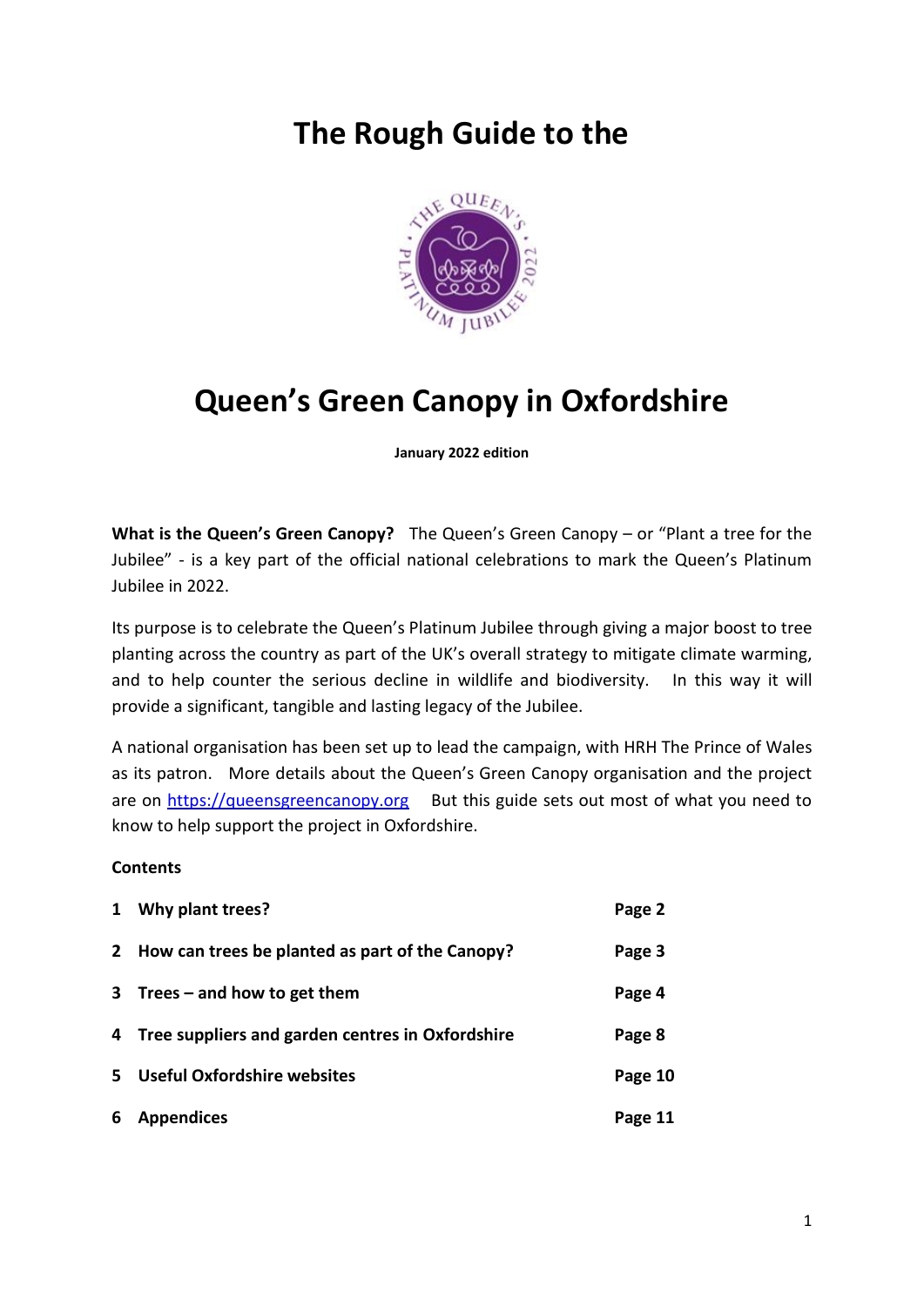## **1 Why plant trees?**

Trees can play an important part in 'capturing' CO2 already in the atmosphere and storing it where it won't contribute to global heating. In 2019 the UK's Committee on Climate Change reported that 30,000 hectares of trees needed to be planted every year if the UK was to meet it 'net zero' target by 2050. The **Oxfordshire Treescapes Project** [\(www.oxtrees.uk\)](http://www.oxtrees.uk/) has applied the CCC's recommended net zero targets for woodland, hedgerows and agroforestry to Oxfordshire and shows that we can meet our share, and help the overall national effort.

Planting trees not only captures carbon but also increases biodiversity, and supports the recovery of our natural wildlife. Tree planting helps natural flood management, has an important health and recreation value, and in appropriate locations can help reduce noise and air pollution.

The Queen's Green Canopy campaign is encouraging everyone from large landowners and companies through to local authorities, schools, and community, wildlife and environmental organisations to plant trees in the period between October 2021 and the close of the Jubilee year at the end of December 2022. And then simply register them officially as part of the Queen's Green Canopy.

Some exciting tree planting projects are already being planned in parts of the county but we need to encourage many more, especially at a local level with town and parish councils; with schools; and with local groups concerned with climate change, improving local biodiversity and nature conservation; and with those groups involving young people.

The Queen's Green Canopy campaign is not a new government grant scheme. (The national publicity has led to some confusion about this.) It is a campaign to encourage tree planting – and reinforces all the other various campaigns and reasons for planting trees. Groups or organisations may already be planning to plant trees but this is no reason why their trees cannot also be part of the Canopy.

All trees planted between 1 October 2021 and 31 December 2022 are eligible for registration as part of the Canopy. Thus QGC planted trees might have two complementary purposes; one to meet the local aims of those planting them, and the other to celebrate the Jubilee.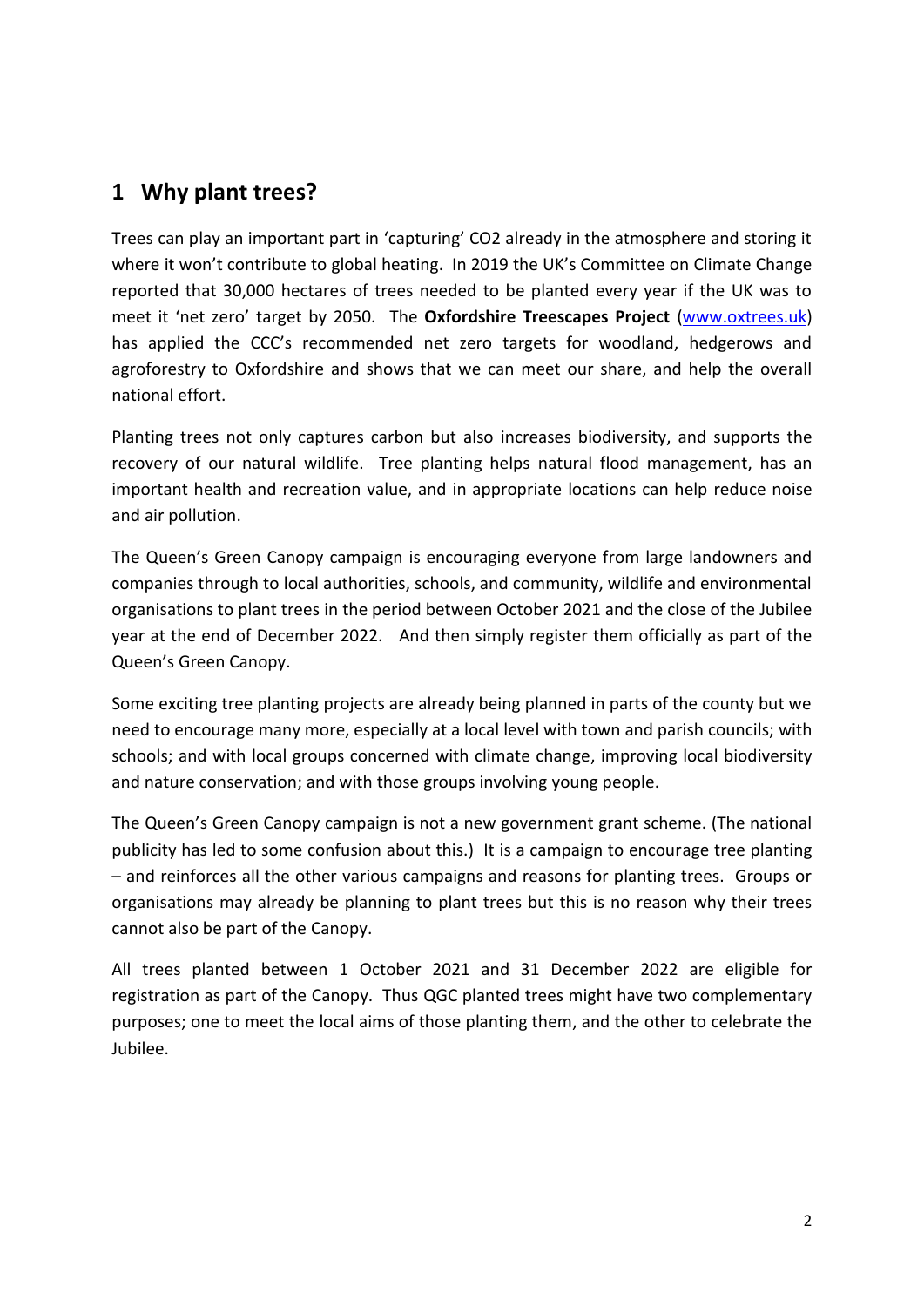## **2 How can trees be planted as part of the Canopy?**

All trees planted during the Jubilee planting period (ie from October 2021 until the end of December 2022) can be registered as part of the Canopy. All the person, group or organisation in charge of the planting needs to do is visit the QGC website [\(https://queensgreencanopy.org/map-education-hub/qgc-map/#/](https://queensgreencanopy.org/map-education-hub/qgc-map/#/) ) and 'pin' the location, upload a photo, and give other information about what has been planted onto the QGC digital map. (For personal planting, there are measures in place to protect people's privacy.) At the end of the Jubilee year, the map of all the planting which has taken place will be formally presented to The Queen. A **how to register guide** is attached as Appendix 2.

**Are there any restrictions about the planting?** Very few! For example, dedication of a woodland to the Canopy does not bring with it any obligation to allow public access. (Although please note that some conditions of grant or free trees *may* include an obligation to allow public access) The first requirement is that the planting should contribute either to the capture of carbon to mitigate climate heating and/or provide or improve wildlife habitat. Usually - but not always necessarily - this means planting native species. The other main requirement – rather obviously – is that the trees should be looked after, especially for their first few years, to make sure they survive and thrive.

**Does the planting have to be a wood or group of trees?** No. All trees, whether they are single trees on their own, or in clumps, woods, rows, avenues, orchards or hedgerows are eligible to be included in the Canopy.

**What about people who have already arranged to plant some trees; are these eligible to be part of the Canopy?** Yes – even though the tree planting may already be organised, it is still eligible to be part of the Canopy.

**Is there any advice available about planting?** Yes. The County Council has published a short guide called *New Trees and Woods – Ten Steps to Success*. This is available to download from the county council's website;

[https://www.oxfordshire.gov.uk/sites/default/files/file/countryside/NewTreesandWoodsTe](https://www.oxfordshire.gov.uk/sites/default/files/file/countryside/NewTreesandWoodsTenStepstoSuccess.pdf) [nStepstoSuccess.pdf](https://www.oxfordshire.gov.uk/sites/default/files/file/countryside/NewTreesandWoodsTenStepstoSuccess.pdf) 

A copy is attached as Appendix 1 at the end of this Guide. Excellent advice is also available from the Vale and South Oxfordshire district councils.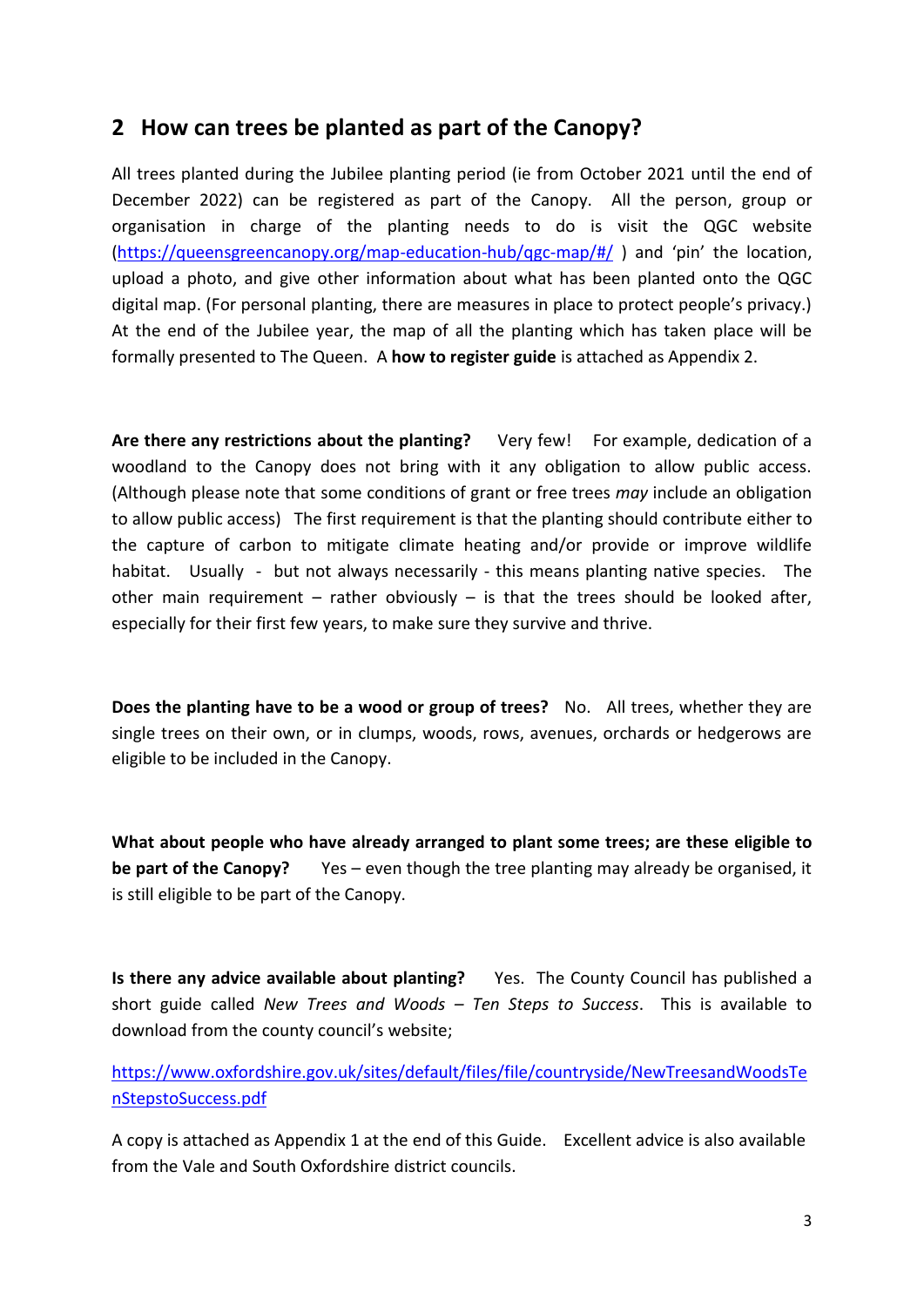Among many other sources, there is advice on planting trees on the *Woodland Trust* website; [www.woodlandtrust.org.uk/](http://www.woodlandtrust.org.uk/)plant -trees/advice and on the *Royal Horticultural Society's* website; [www.rhs.org.uk/advice](http://www.rhs.org.uk/advice)

Very importantly, advice on the *best places* and *sites* for planting – and *sites to avoid* – is now available from the **Oxfordshire Treescapes Project**[; www.oxtrees.uk](http://www.oxtrees.uk/) and their maps are available through the County Council website. They can also provide information for local areas or groups of parishes.

Also very important is the *type of trees (ie the species)* which you plant. Planting locally characteristic trees which are native to the UK and suitable in size for the area you are planting will ensure the best benefits for wildlife and complement the Oxfordshire landscape.

Native tree species have been embedded within our landscape since the last ice age, some 10,000 years ago. They have co-evolved with our wildlife and environment, forging alliances that span time, and as such, they support and enrich our local biodiversity in a way that is unrivalled by 'naturalised' tree species. The two native species of oak support over two thousand species including mammals, birds, insects, fungi and mosses and 326 of these have adapted to rely solely on oak for survival. Hawthorn, common in hedgerows, supports over 300 insects as well as the wider ecosystem that relies on them, providing food and shelter to a wide range of species. Buckthorn is the only foodplant of the Brimstone butterfly caterpillar and Blackthorn for the exceedingly-rare black-hairstreak butterfly. Planting native trees and hedgerows is the best way of fostering biodiversity.

See Appendix 3 and 4 for lists of the best types of trees to choose from. Further guidance is available from the **Wild Oxfordshire** website pages about Hedgerows <https://www.wildoxfordshire.org.uk/hedgerow-project/> and Trees <https://www.wildoxfordshire.org.uk/communities/resources/>

**3 Trees and how to get them**

**Community groups and schools often ask where they can get trees. What is the answer?** Various partner charities of the Queen's Green Canopy have schemes to give trees free of charge to voluntary organisations, local groups and schools. Others can make grants available.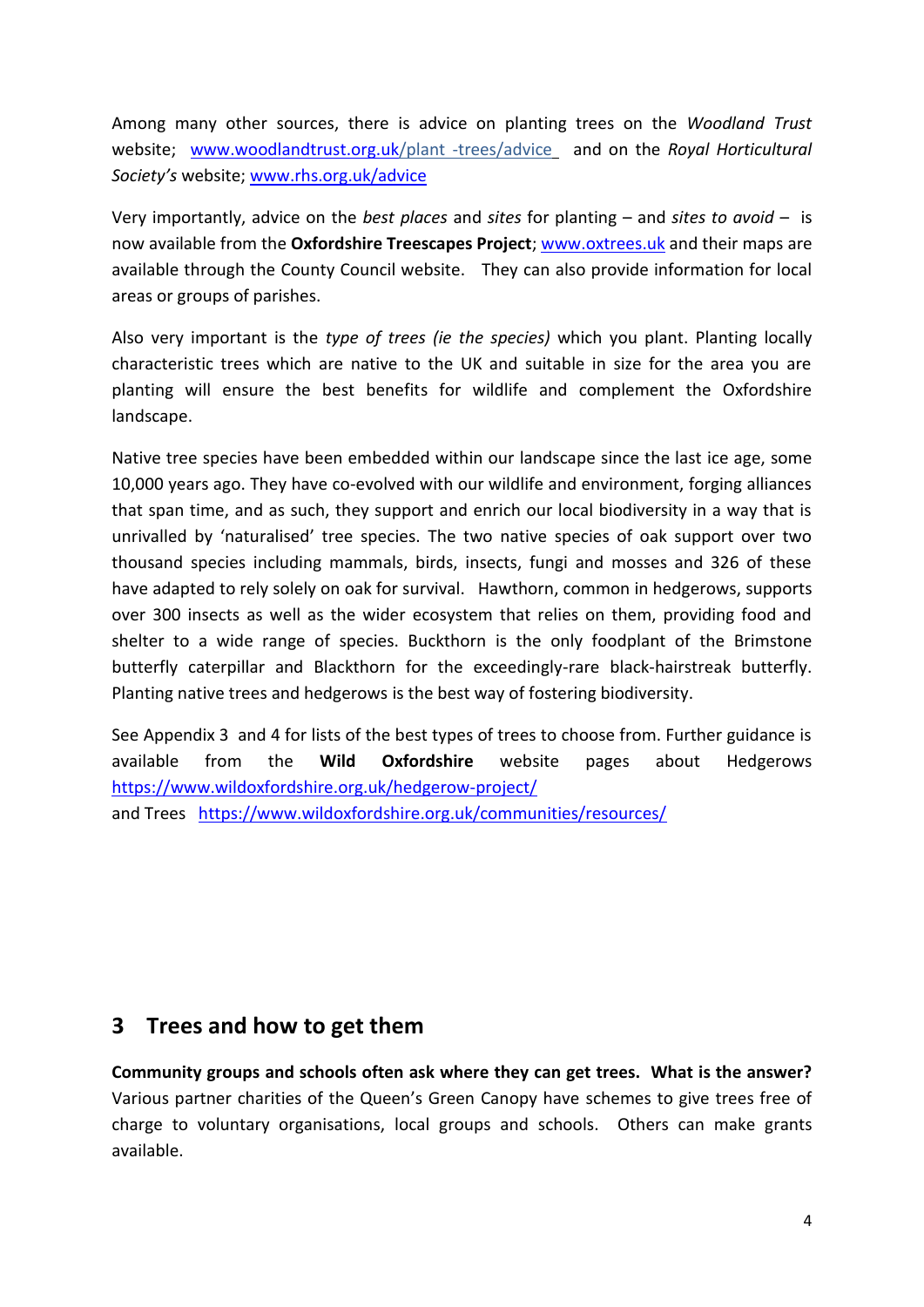### **Free Trees**

There are three main schemes providing free trees for schools. They are run by *The Conservation Volunteers* (TCV), the *Tree Council*, and the *Woodland Trust***.**

**The Conservation Volunteers** (TVC) scheme, called "*I DIG TREES"* is explained on their website; <https://www.tcv.org.uk/communities/i-dig-trees>

The trees are available in packs of different species and mixes. The tree packs are predetermined with varieties that best suit a particular growing environment but all are recommended UK varieties. All packs come with the option of spiral guards (60cm x 50mm dia.) and supporting canes (90cm 12/14lbs) and are packaged in forestry co-extruded bags. The choices are explained on the website and the application form is easy to navigate and complete.

Another option currently available is the **Tree Council's** scheme to provide free orchard and hedgerow trees for schools. The Tree Council website is excellent and well worth visiting for advice. More information about this scheme is available on their website;

#### <https://treecouncil.org.uk/schools-and-education/>

Finally the **Woodland Trust** scheme is explained on their website;

#### [www.woodlandtrust.org.uk/QGC](http://www.woodlandtrust.org.uk/QGC)

They have a large scale operation to supply trees for schools, sending out trees twice a year, every March and November. Please note, however, that applications for the March delivery have now closed. Applications for the November 2022 delivery will open in a few weeks' time. When the applications do open they have to be made online, at [www.woodlandtrust.org.uk/freetrees.](http://www.woodlandtrust.org.uk/freetrees)

Lots of schools have found the Woodland Trust scheme very easy to use. Trees are available in packs of 15, 30, 105 or 420 saplings. Saplings are UK cell-grown stock, approx. 15-60cm tall and come with spiral guards and bamboo canes to help protect against small mammals.

Their comprehensive guide to 31 native tree species includes soil preferences, average height, unique qualities, etc and can be downloaded to help decide which species are best suited to local conditions: <https://www.woodlandtrust.org.uk/media/1168/twigged.pdf> .

For the free tree scheme the Trust puts together some species mixes that will work well together and groups them by quantity and theme to make the choice a little easier. Unfortunately they cannot tailor the contents of the individual packs, but it is possible to select up to 4 packs from the 30 or 105 sapling range.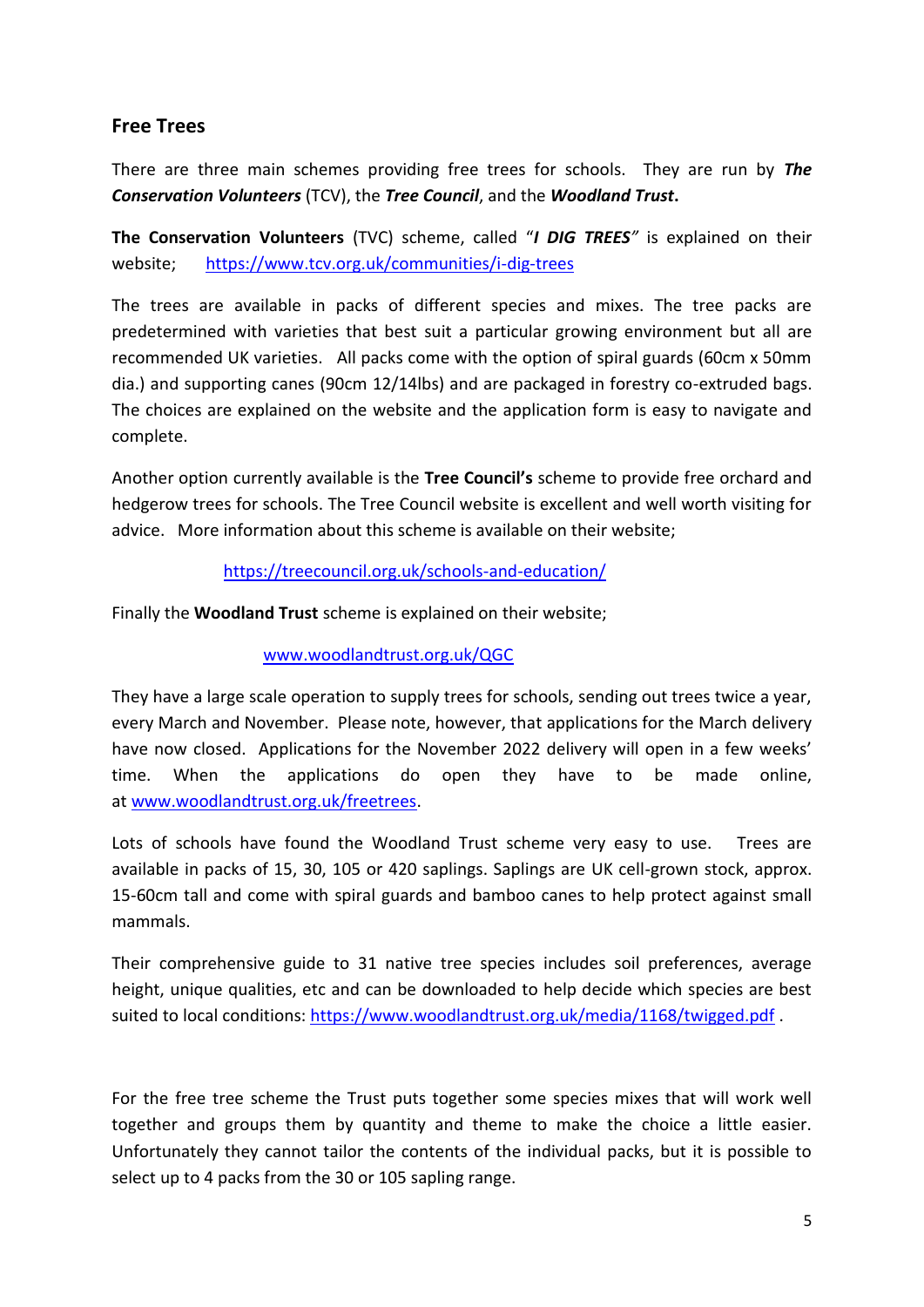## **Financial help for tree planting**

As well as the schemes which make trees available free of charge, other schemes offer grants to schools, community groups etc for tree planting. Among these are the following;

The **Woodland Trust MOREwoods** scheme. This is for larger scale planting projects – of over 500 trees on at least half a hectare. The Trust will help design the woodland, create a bespoke species mix, supply the agreed trees and tree protection, and cover up to 75% of costs. If a contractor is needed to plant the trees then the Trust can arrange this and cover up to 60% of all costs for woodland creation of over 1ha. More information is on; [www.woodlandtrust.org.uk/morewoods](http://www.woodlandtrust.org.uk/morewoods)

The Trust has a similar but more specialised scheme to support the planting of hedgerows, called **MOREhedges**. This scheme includes saplings, advice and funding for new hedging projects of 100 metres or more. The grant covers up to 75% of the cost of planting 100 metres or more of new hedging provided a large tree is allowed to grow every six metres.

The MOREhedges project is intended to create new ecological links with woodland in the surrounding landscape. New hedging must connect with:

- at least 0.2 hectares of existing or newly planted woodland
- woodland via established hedgerows within 500m of the new hedge.

The 100 metres of new hedgerow must be in a single run and cannot involve the replanting or gapping up of existing hedgerows. [https://www.woodlandtrust.org.uk/plant](https://www.woodlandtrust.org.uk/plant-trees/large-scale-planting/morehedges/)[trees/large-scale-planting/morehedges/](https://www.woodlandtrust.org.uk/plant-trees/large-scale-planting/morehedges/)

The **Tree Council**, which is another of the main national partners in the Queen's Green Canopy project offers grants for tree planting through their **Branching Out Fund**

This is for schools and community groups proposing to undertake well-planned tree, orchard and hedge planting projects. Applications are now open for the next planting season. More information on their website[; www.treecouncil.org.uk](http://www.treecouncil.org.uk/)

A more specialised programme is run the charity **Trees for Cities** which is looking to support organisations with small to medium size planting schemes. They are particularly looking for organisations and groups in areas which suffer from multiple deprivation, or are outside areas that benefit from national or regional tree or woodland initiatives, and all having a low tree canopy cover. They are looking for planting schemes of between 0.5ha -7ha (2000- 30000 native trees) although they are also able to support a limited number of standard tree planting schemes in urban greenspaces. The relevant section on their website is;

<https://www.treesforcities.org/are-you-looking-for-financial-support>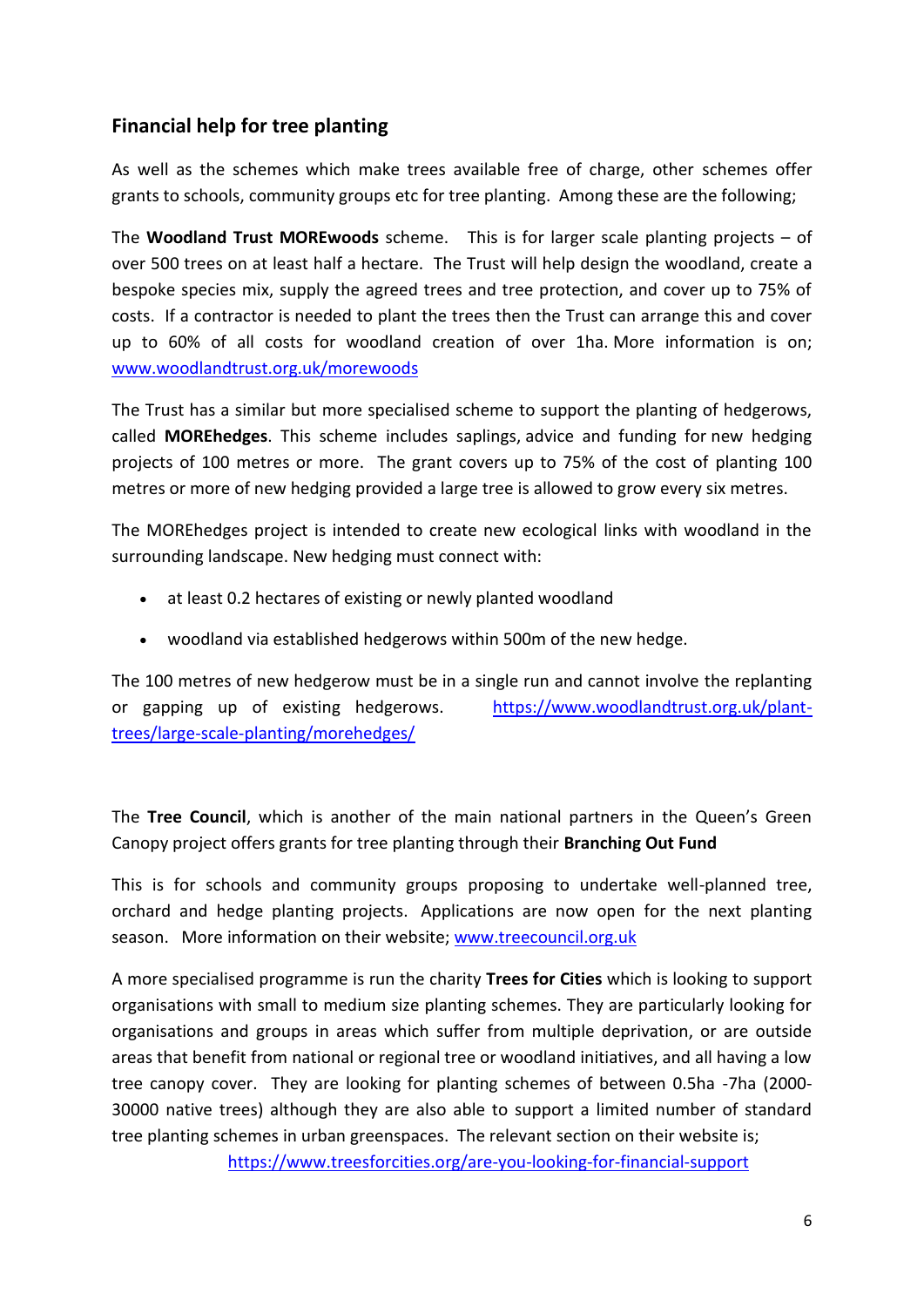For more information about how TFC could support such schemes, then get in touch: **[info@treesforcities.org](mailto:info@treesforcities.org)**.

**DEFRA** can offer grants for new woodland creation through its various agencies, but these are aimed mainly at farmers and landowners. Nevertheless they might be valuable for those able to allocate larger sites for planting.

Here in Oxfordshire, the **Trust for Oxfordshire's Environment** is an important county charity which supports projects to plant trees with financial grants. They are particularly interested in supporting Jubilee tree planting. More information on how to apply is on their website; [https://www.trustforoxfordshire.org.uk](https://www.trustforoxfordshire.org.uk/) They also welcome donations from those who want to support tree planting in the county but have no access to suitable land.

For small projects, the **Christopher Laing Foundation** has a small grants programme, generally of £500–£1000, most commonly £1000. They are only made to registered charities, mainly from either Hertfordshire or Oxfordshire, and applications are considered by the trustees on a regular (generally monthly) basis so the application process is always open. The trustees' priorities include youth and education. and conservation and the environment so small scale tree planting projects especially by youth groups and/or school groups would meet these criteria. Please note though the restriction that the recipients would usually need to be registered charities. More information is available on; [https://www.christopherlaingfoundation.com](https://www.christopherlaingfoundation.com/)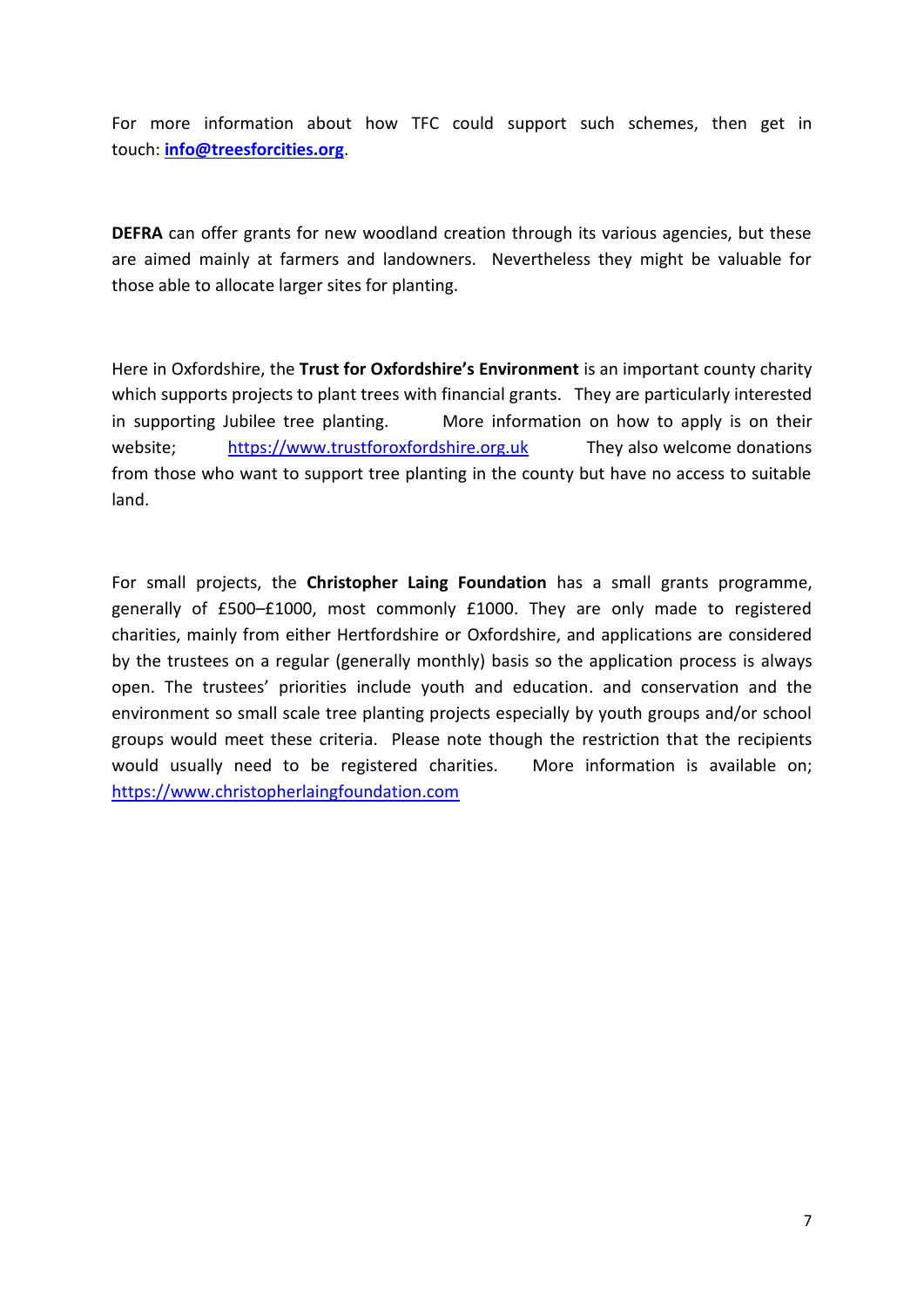## **4 Garden Centres and Tree Suppliers in Oxfordshire**

**Bampton Garden Plants** Buckland Road, Bampton, Oxon OX18 2AA Tel; 01993 85 22 33 Email; [sales@bamptongardenplants.co.uk](mailto:sales@bamptongardenplants.co.uk) Web; [www.bamptongardenplants.co.uk](http://www.bamptongardenplants.co.uk/)

**Bicester Avenue Garden Centre** Bicester Avenue, Oxford Road, Bicester, OX25 2NY Tel; 01869 208 160 Email; via website Web; [www.bluediamond.gg/garden](http://www.bluediamond.gg/garden-centre/bicester)[centre/bicester](http://www.bluediamond.gg/garden-centre/bicester)

**Bloxham Nursery** Ell's Lane, Bloxham, Banbury, OX15 5EE Tel; 01295 720778 Email; via website Web; [www.wyattsgardencentre.co.uk](http://www.wyattsgardencentre.co.uk/)

**Bunkers Hill Nursery** 1-2 Bunkers Hill, Nr. Kidlington, Oxon OX5 3BA Tel; 01869 331 492 Email; [enquiries@bunkershillgardenshop.co.uk](mailto:enquiries@bunkershillgardenshop.co.uk) Web; [www.bunkershillgardenshop.co.uk](http://www.bunkershillgardenshop.co.uk/)

**Burford Garden Company** Shilton Road, Burford, OX18 4PA Tel; [01993 823117](tel:01993823117)  Email; [info@burford.co.uk](mailto:info@burford.co.uk) Web; [www.burford.co.uk](http://www.burford.co.uk/)

**Cassington Nurseries** Yarnton road, Cassington, Witney, OX29 4DY Tel; 01865 882550 Email; [andy@cassingtonlandscapesltd.co.uk](mailto:andy@cassingtonlandscapesltd.co.uk) Web; [www.cassingtonnurseries.co.uk](http://www.cassingtonnurseries.co.uk/)

**Charlbury Garden Centre** Witney Rd, Ramsden OX7 3AS T; 01993 670260 Web; [www.britishgardencentres.com/charlbury-garden-centre](http://www.britishgardencentres.com/charlbury-garden-centre)

**Cotefield Nurseries** Oxford Road, Bodicote, Banbury, Oxfordshire OX15 4AQ T:01295 275222 Email; [info@cotefieldnurseries.co.uk](mailto:info@cotefieldnurseries.co.uk) Web; [www.cotefieldnurseries.co.uk](http://www.cotefieldnurseries.co.uk/)

**Farnborough Garden Centre** Southam Road, Farnborough, Banbury, OX17 1EL Tel; 01295 690479 Email; [customersales@farnboroughgardencentre.co.uk](mailto:customersales@farnboroughgardencentre.co.uk)  Website; www.farnboroughgardencentre.co.uk

**Freeland Nurseries** Wroslyn Road, Freeland, OX29 8AQ Tel: 01993 881430 Email; [freeland.nurseries@tiscali.co.uk](mailto:freeland.nurseries@tiscali.co.uk) Web; [www.freelandnurseries.wordpress.com](http://www.freelandnurseries.wordpress.com/)

**Heritage Fruit Trees Co** 27 Walton Avenue, Twyford, Banbury OX17 3JY Email; [johoward@metronet.co.uk](mailto:johoward@metronet.co.uk) Website; [www.heritageappletrees.com](http://www.heritageappletrees.com/) 

**Hillier Garden Centre** Compton Road, Banbury, OX16 2PR Tel; 01295 266300 Email; via website Web; [www.hillier.co.uk/banbury](http://www.hillier.co.uk/banbury)

**Millets Farm Garden Centre** Kingston Road, Frilford, Nr Abingdon OX13 5HB Tel; 01865 391 923 Email; [enquiries@frostsgroup.com](mailto:enquiries@frostsgroup.com) Web; www.milletsfarmcentre.com

**Nicholsons Plant Centre** The Park, North Aston, Oxfordshire OX25 6HL Tel; 01869 340342 Email; [plantsales@nicholsonsgb.com](mailto:plantsales@nicholsonsgb.com) Web; [www.nicholsonsgb.com](http://www.cylex-uk.co.uk/reviews/viewcompanywebsite.aspx?firmaName=nicholson+nurseries+ltd&companyId=14051014)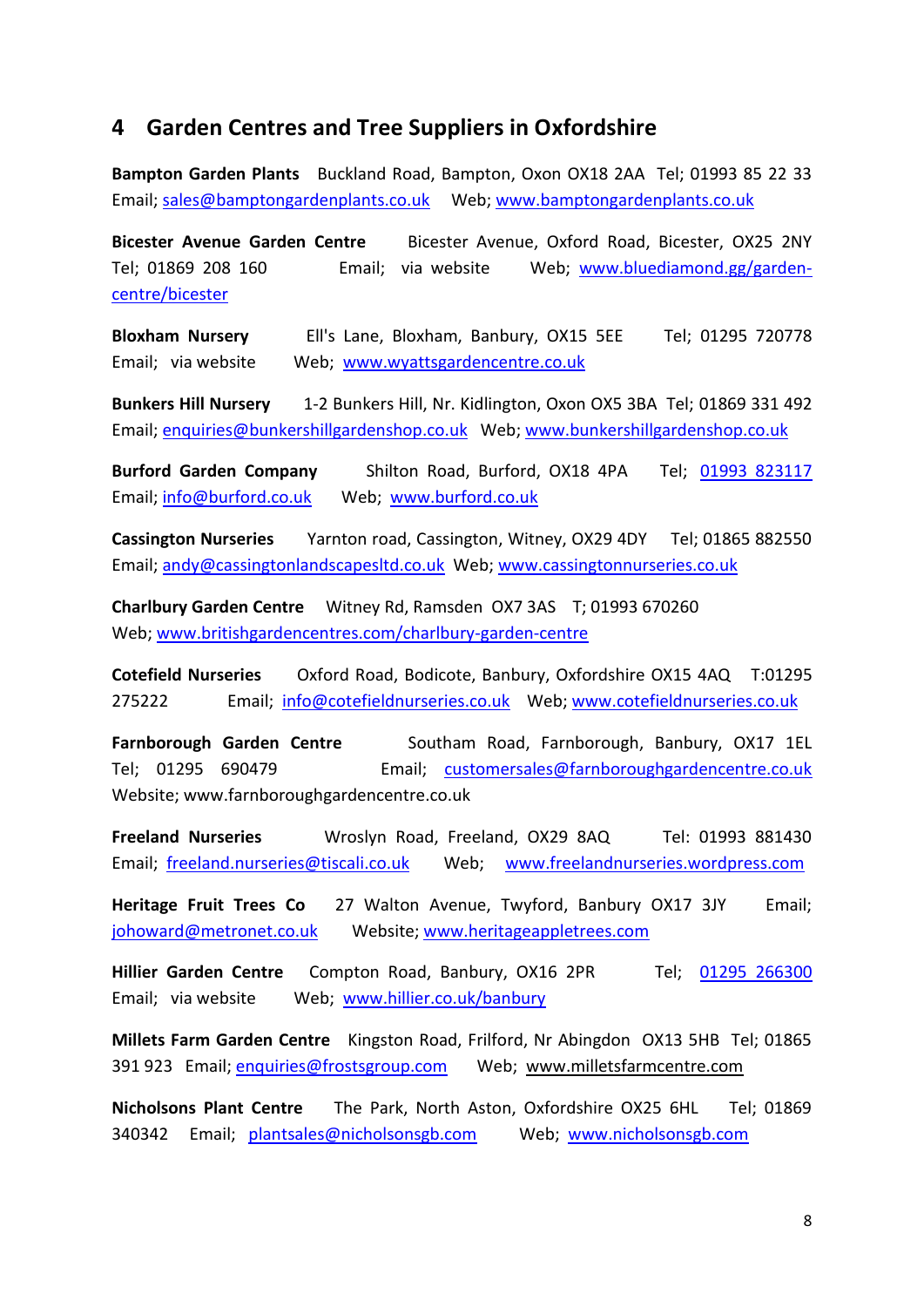**Notcutts Oxford Garden Centre** Nuneham Courtenay, Oxfordshire, OX44 9PY Tel; [01865](tel:01865343454)  [343 454](tel:01865343454) Email; via website Web; www.notcutts.co.uk/oxford

**Oxford Garden Centre** South Hinksey, Oxford, OX1 5AR. Tel; 01865 546030 Email; [enquiry@gardencentreoxford.com](mailto:enquiry@gardencentreoxford.com) Web; [www.gardencentreoxford.com](http://www.gardencentreoxford.com/)

**Root One Garden Centre** High Road, Brightwell-cum-Sotwell, Wallingford OX10 0PT Tel; 01491 836 277 Email; [info@root-one.co.uk](mailto:info@root-one.co.uk) Web; [www.root-one.co.uk](http://www.root-one.co.uk/)

**Toad Hall Garden Centre** Marlow Road, Henley-on-Thames, Oxfordshire RG9 3AG Tel; [01491 574 615](tel:00441491574615) Email; [info@toadhallgardencentre.co.uk](mailto:info@toadhallgardencentre.co.uk)  Web[;www.toadhallgardencentre.co.uk](http://www.toadhallgardencentre.co.uk/)

**Waterperry Gardens** near Wheatley, Oxfordshire. OX33 1JZ Tel; [01844](tel:01844%20339254)  [339254](tel:01844%20339254) Email: [office@waterperrygardens.co.uk](mailto:office@waterperrygardens.co.uk) Web[; www.waterperrygardens.co.uk](http://www.waterperrygardens.co.uk/)

**Wyatts Garden Centre** Hill Barn Farm, Great Rollright, OX7 5SH Tel; 01608 684 835 Email; via website Web; [www.wyattsgardencentre.co.uk](http://www.wyattsgardencentre.co.uk/) 

**Yarnton Home and Garden** Sandy Lane, Yarnton, Oxon OX5 1PA Tel; [01865](mailto:01865%20372124 )  [372124](mailto:01865%20372124 ) Email: [hello@yarntonhomegarden.co.uk](mailto:hello@yarntonhomegarden.co.uk) Web; [www.yarntonhomegarden.co.uk](http://www.yarntonhomegarden.co.uk/)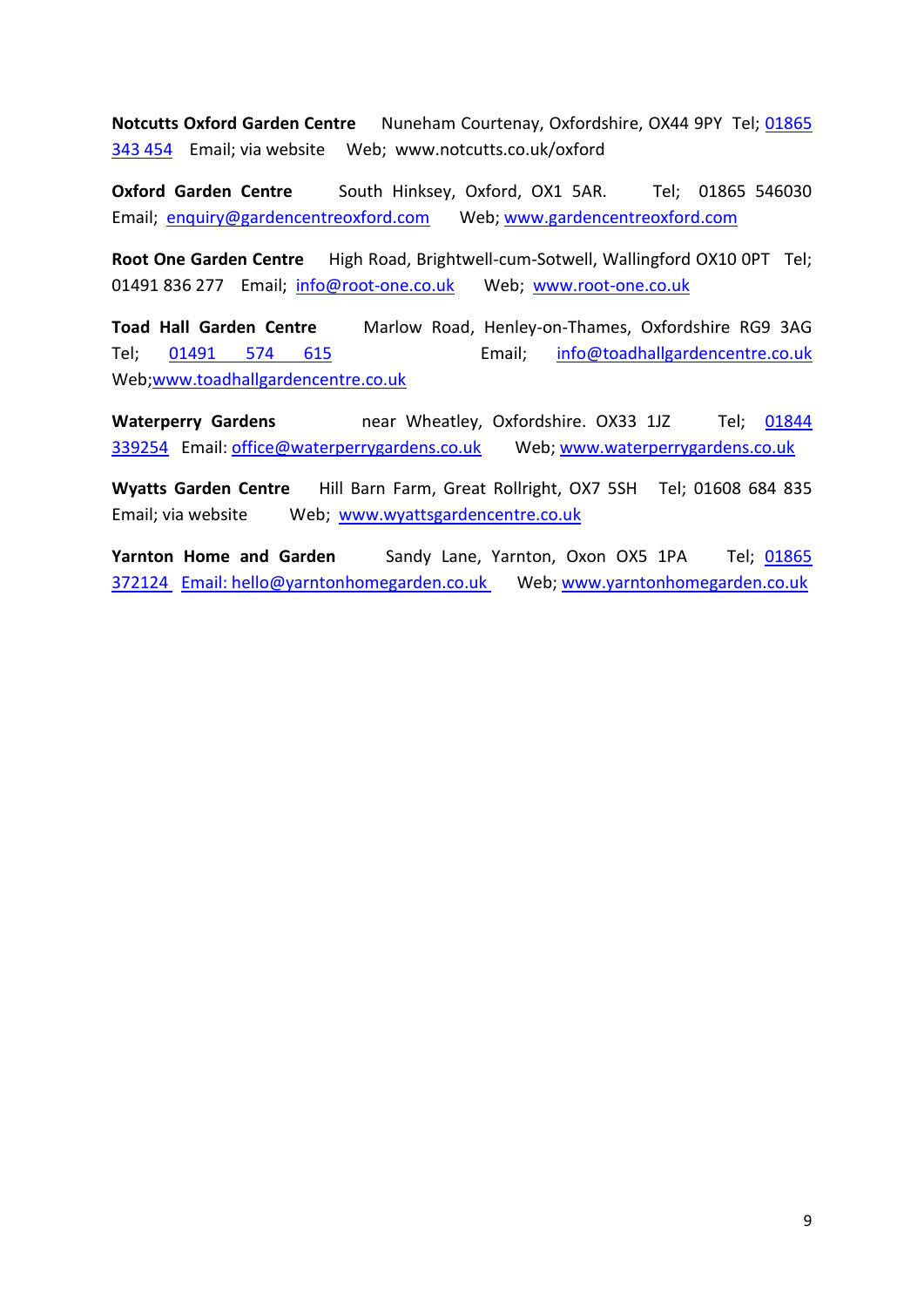## **5 Useful Oxfordshire websites**

#### **Berkshire, Buckinghamshire and Oxfordshire Wildlife Trust (BBOWT)** [https://www.bbowt.org.uk](https://www.bbowt.org.uk/)

**Forest Canopy Foundation** <https://forestcanopyfoundation.co.uk/>

**Oxford City Council**

[https://www.oxford.gov.uk/info/20198/trees\\_woodlands\\_and\\_hedges/1348/oxford\\_i](https://www.oxford.gov.uk/info/20198/trees_woodlands_and_hedges/1348/oxford_i-tree_eco_study)[tree\\_eco\\_study](https://www.oxford.gov.uk/info/20198/trees_woodlands_and_hedges/1348/oxford_i-tree_eco_study)

**Oxfordshire County Council** [https://www.oxfordshire.gov.uk/residents/environment](https://www.oxfordshire.gov.uk/residents/environment-and-planning/countryside/trees-and-woodland)[and-planning/countryside/trees-and-woodland](https://www.oxfordshire.gov.uk/residents/environment-and-planning/countryside/trees-and-woodland)

**Oxfordshire Treescapes [www.oxtrees.uk](http://www.oxtrees.uk/)** 

**South Oxfordshire District Council** [https://www.southoxon.gov.uk/wp](https://www.southoxon.gov.uk/wp-content/uploads/sites/2/2020/10/Tree-Planting-Guidance-2020.pdf)[content/uploads/sites/2/2020/10/Tree-Planting-Guidance-2020.pdf](https://www.southoxon.gov.uk/wp-content/uploads/sites/2/2020/10/Tree-Planting-Guidance-2020.pdf)

**Sylva Foundation** <https://www.sylva.org.uk/>

**Trust for Oxfordshire's Environment** [https://www.trustforoxfordshire.org.uk](https://www.trustforoxfordshire.org.uk/)

**Vale of White Horse District Council** [https://www.whitehorsedc.gov.uk/wp](https://www.whitehorsedc.gov.uk/wp-content/uploads/sites/3/2020/10/Tree-Planting-Guidance-2020.pdf)[content/uploads/sites/3/2020/10/Tree-Planting-Guidance-2020.pdf](https://www.whitehorsedc.gov.uk/wp-content/uploads/sites/3/2020/10/Tree-Planting-Guidance-2020.pdf)

**West Oxfordshire District Council** [https://www.westoxon.gov.uk](https://www.westoxon.gov.uk/)

**Wild Oxfordshire** [www.wildoxfordshire.org.uk](http://www.wildoxfordshire.org.uk/)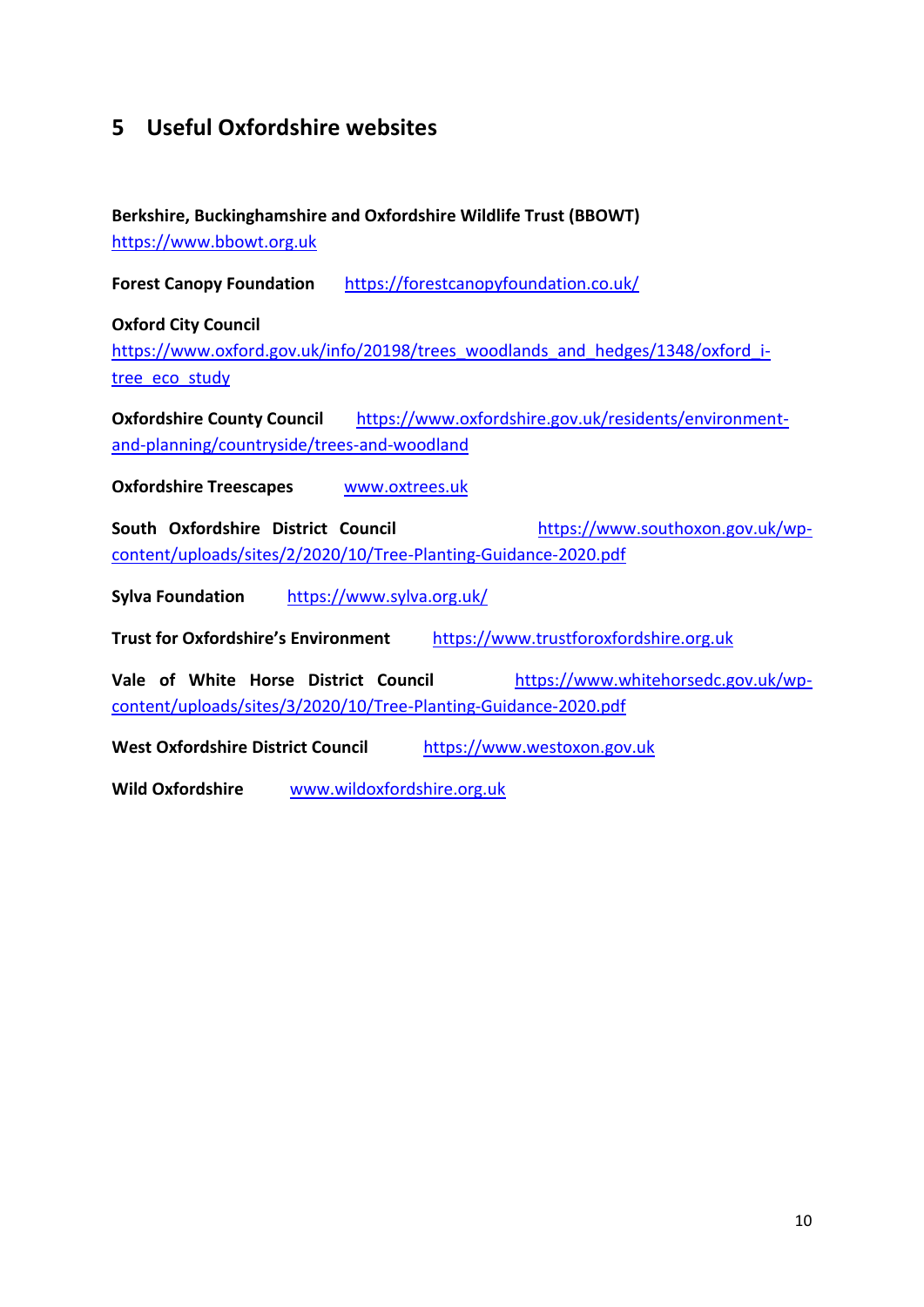## **Appendix 1 - New Trees and Woods - Ten Steps to Success**

It is important to get the **Right Tree in the Right Place for the Right Purpose**. If you are not sure how to follow the steps below seek further advice. Trees and woodland can be introduced through planting and natural regeneration. Following the ten steps will help you get the best result from both.

#### **Step 1: Objectives**

Be clear why you want to plant trees or create new woodland. Trees bring many benefits. They are also a long-term commitment. Thinking clearly about the benefits you hope to see in the future will inform your decisions now.

#### **Step 2: Ownership**

Who owns the land which is being considered as a location for trees? Does the owner agree to have trees on their land and understand the long-term legal responsibilities that come with owning trees?

Are there opportunities to involve local people in the scheme? The strong connections this creates between trees and people are extremely valuable.

#### **Step 3: Existing Site Value**

Is there existing environmental value that could be harmed by new trees. For example, species diverse grasslands are rare in Oxfordshire and should not be converted to woodland or planted with trees. Are there protected species of plants or animals? Could the new trees be located to enhance the environment for example by reducing local air pollution, flooding or linking existing habitats? Check with Thames Valley Environmental Records Centre and other local sources. Check the site at different times of the year to see what already grows there.

Are new trees appropriate to the landscape and historic character of the area? Could new trees and woodland have an undesirable landscape and visual effect? The landscape in Areas of Outstanding Natural Beauty (AONB) can be particularly sensitive to harm. Are there archaeological and heritage features both above and below ground that might be harmed by trees in that location? Check and seek further advice where necessary.

For large planting and creation schemes or smaller schemes in sensitive areas such as AONBs you may need permission from the Forestry Commission and to undertake further, detailed assessments.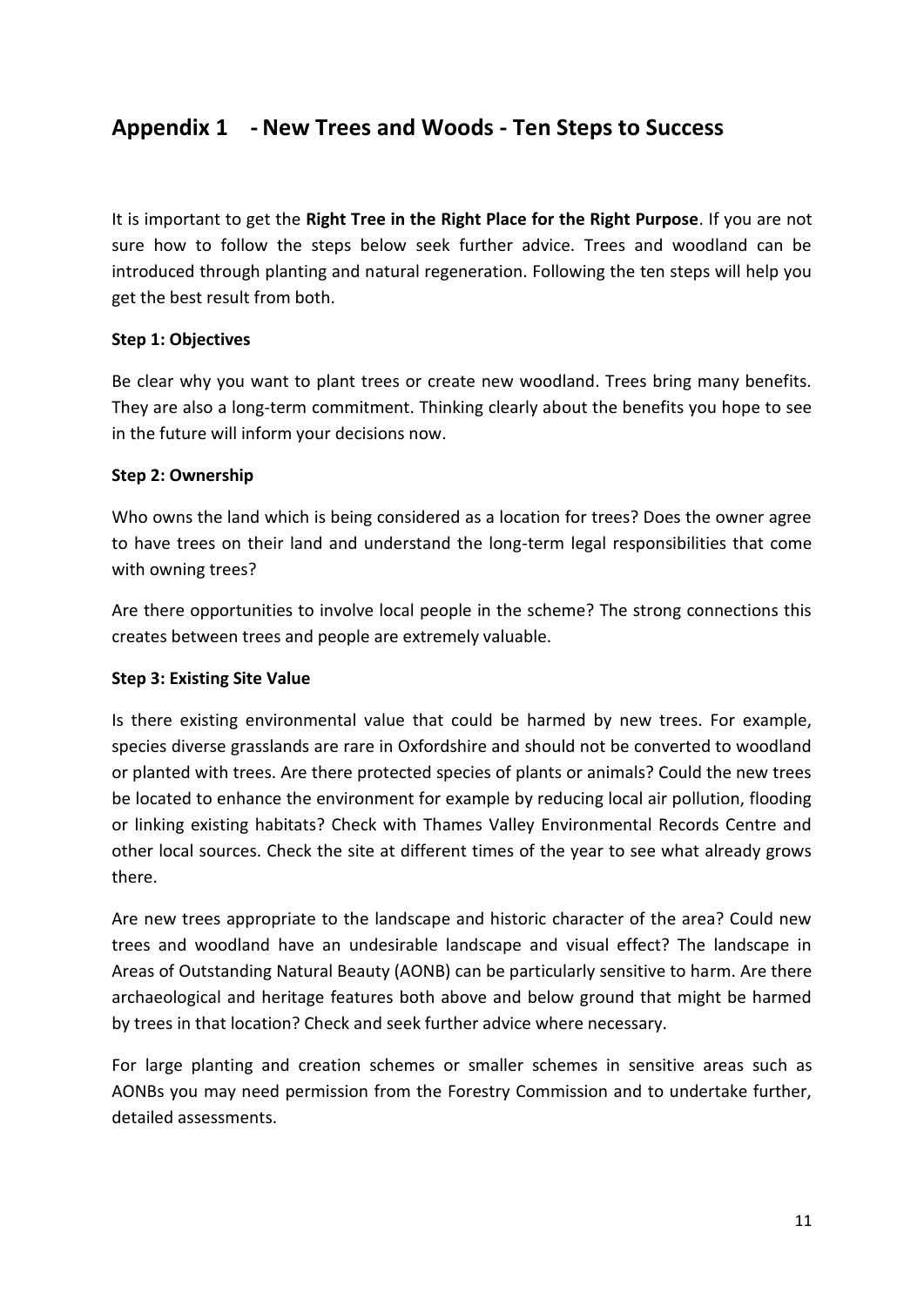#### **Step 4: Soils and Site Factors**

What is the soil type on the proposed site? This will influence species choice and inform whether special measures need to be taken particularly for tree planting. As a general guide, large-scale woodland creation on better quality agricultural land of importance for food production should be avoided.

Is the location susceptible to frosts, drought or waterlogging? Are there potential tree disease issues specific to the site?

#### **Step 5: Available Space**

Is there enough space to accommodate the trees when fully grown, for example how close are buildings and overhead cables? Can more space be made to allow the trees to reach their full potential if need be. Is there a future risk to roads and public rights of way? Will tree roots be a risk to building foundations on shrinkable clay soils? Are there underground services that could be damaged?

#### **Step 6: Species Choice**

Taking into account the information above, select and encourage species that are suitable for the location. Native species are of a particular benefit to wildlife. Non-native and ornamental species can be useful in some locations and may be more productive for some end uses. Think about how long your trees are likely to live and how big they will grow. Large growing trees are of particular value if there is enough space. Low-growing scrub has benefits too. Consider what the effect of a changing climate may be. Choose species that are likely to be suited to the climate when they are mature, as far as current evidence allows. Natural regeneration will self-select trees that are suited to the site now but may not be best suited in the future; how will the mix be modified in the future if need be?

#### **Step 7: Funding**

Consider how to fund the tree planting or woodland creation and the cost of maintenance during the establishment phase. There are a wide range of grants and support available. Some organisations provide free trees for certain types of schemes. If you need external funding allow time to research available schemes, make applications and receive grants.

#### **Step 8: Planting and Protection**

Generally, smaller trees are easier and cheaper to establish than larger trees. Consider whether trees need support from stakes and protection from rabbits and deer (and people!). Natural regeneration lets nature do the hard work but can take longer to establish. Reduce the risk of spreading tree diseases by sourcing trees that are from *Plant Healthy Certification Scheme* certified suppliers.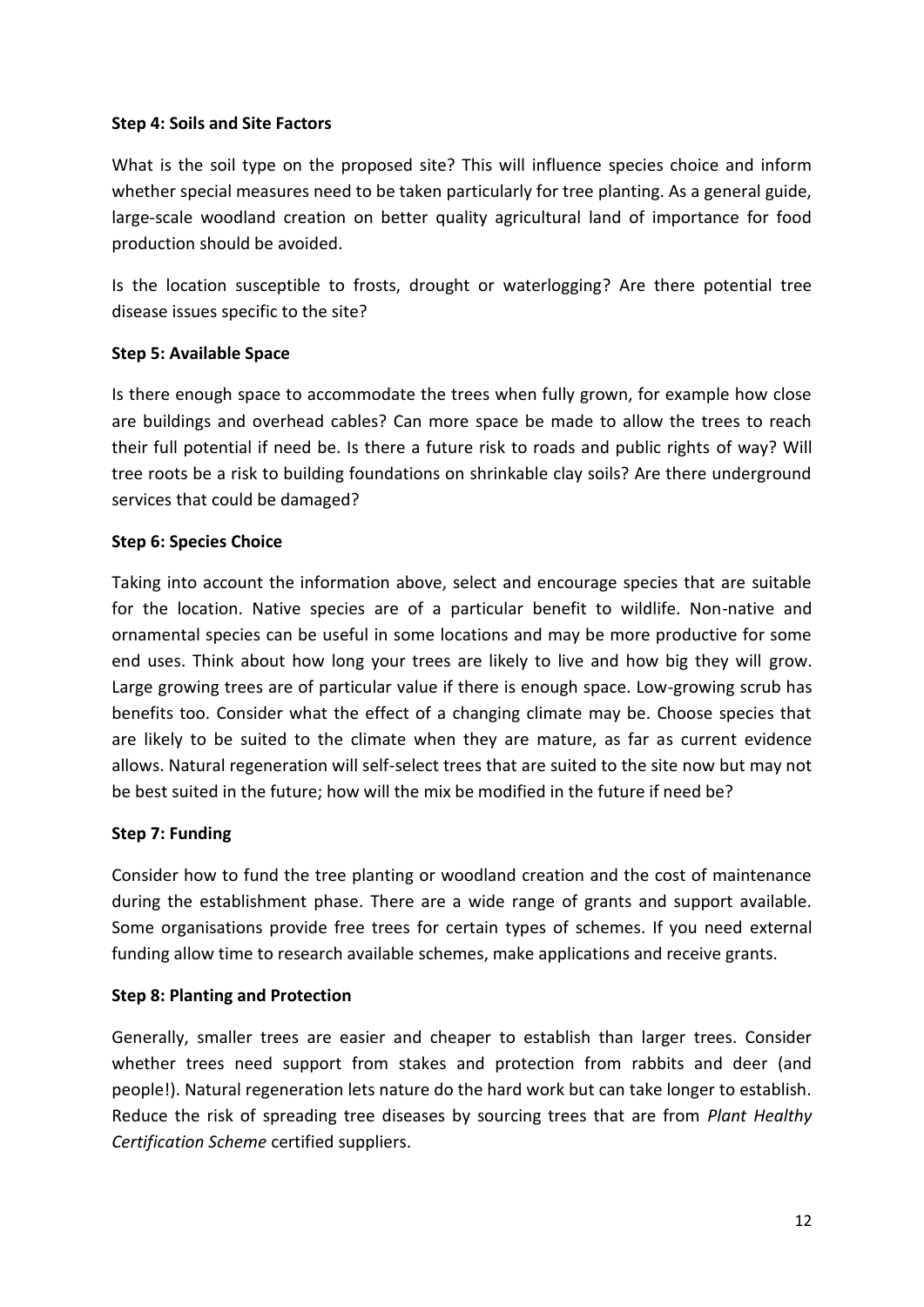#### **Step 9: Aftercare – really important!**

Make sure that the maintenance of the trees is planned for at the outset. Who will do it, how will it be paid for? Maintenance may include control of competing vegetation; watering in times of drought; checking and removal of stakes and ties; removal of tree protection, maintenance of fencing and long-term control of animals such as grey squirrels that can damage growing trees. In the longer-term individual trees may benefit from formative pruning to create a strong structure and woodlands are likely to require thinning to promote good tree growth.

#### **Step 10: Enjoy**

With careful planning and after-care you will have created a resource that will benefit you and future generations.

(*Reproduced with thanks to Oxfordshire County Council*)

## **Appendix 2 - How to register your Jubilee tree**

1 Take a photo of your tree, or if you have planted a clump, copse, avenue, orchard, hedgerow, etc , then a general view of as many as you can see. If you would like to, include people, either yourself or others, in the foreground.

#### 2 Go to the following QGC webpage

<https://queensgreencanopy.org/map-education-hub/qgc-map/#/>

3 Select "**Add your tree**" and follow the instructions. The photo of your tree or planting site will need to be uploaded, and some basic information completed.

4 Your entry will take a couple of days to appear on the digital map as the registration is checked by the QGC team and the location 'randomised' for data privacy reasons. You should get a confirmatory email within a few days. The photo and basic details (including your first name only or the name of your organisation) will then appear on the digital map.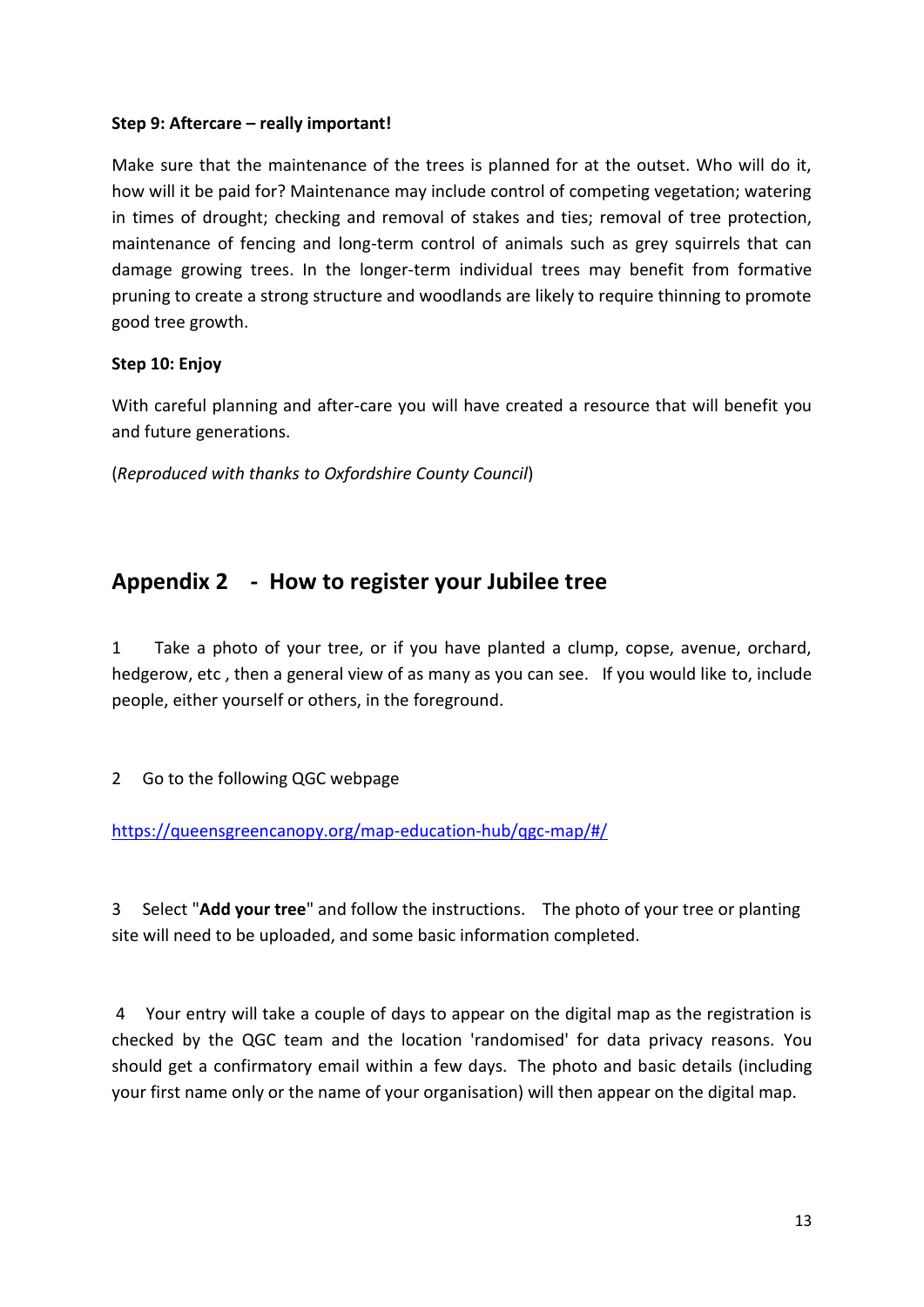## **Appendix 3 Can we put up a plaque?**

Yes. Plaques can certainly be put up to identify trees as part of the Queen's Green canopy. If wished they can display either the Platinum Jubilee logo (see the front page of this Guide) or the Queen's Green Canopy logo. There are however rules about how the Canopy logo can be used, and these are explained on the Queen's Green Canopy website.

Simple and elegant Queen's Green Canopy plaques made of steel can be obtained from the Royal British Legion;<https://rbli.co.uk/queensgreencanopyplaques> or from their online shop; <https://rbli.shop/products/the-queens-green-canopy-plaque>

Alternatively, local sign-makers can be approached to produce plaques made to order but please note the conditions about using the Canopy logo.

## **Appendix 4 Native Tree Species List**

| Alder, Alnus glutinosa            |
|-----------------------------------|
| Cultivated apple, Malus domestica |
| Crab Apple, Malus sylvestris      |
| Silver birch, Betula pendula      |
| Blackthorn, Prunus spinosa        |
| Bird cherry, Prunus padus         |
| Wild cherry, Prunus avium         |
| Cherry plum, Prumus cerasifera    |
| Crab apple, Malus sylvestris      |
| Dog rose, Rosa canina             |
| Dogwood, Cornus sanguinea         |

Elder, *Sambucus nigra* Hawthorn, *Crataegus monogyna* Hazel*, Corylus avellana* Holly, *Ilex aquifolium* Small-leaved Lime, *Tilia cordata* Field Maple *Acer campestre* Wild Pear, *Pyrus pyraster* Rowan, *Sorbus aucuparia* Service Tree, *Sorbus torminalis* Goat willow, *Salix caprea*

## **Appensix 5 Small Trees for Gardens List (native and non-native species)**

Goat willow *Salix caprea pendula* 'Kilmarnock'

a weeping variety of the all-important goat willow, grafted onto a dwarfing rootstock, which grows to a maximum height of only 2.5m. You can even grow it in a pot, as long as it gets plenty of water. Flowering period: March to April.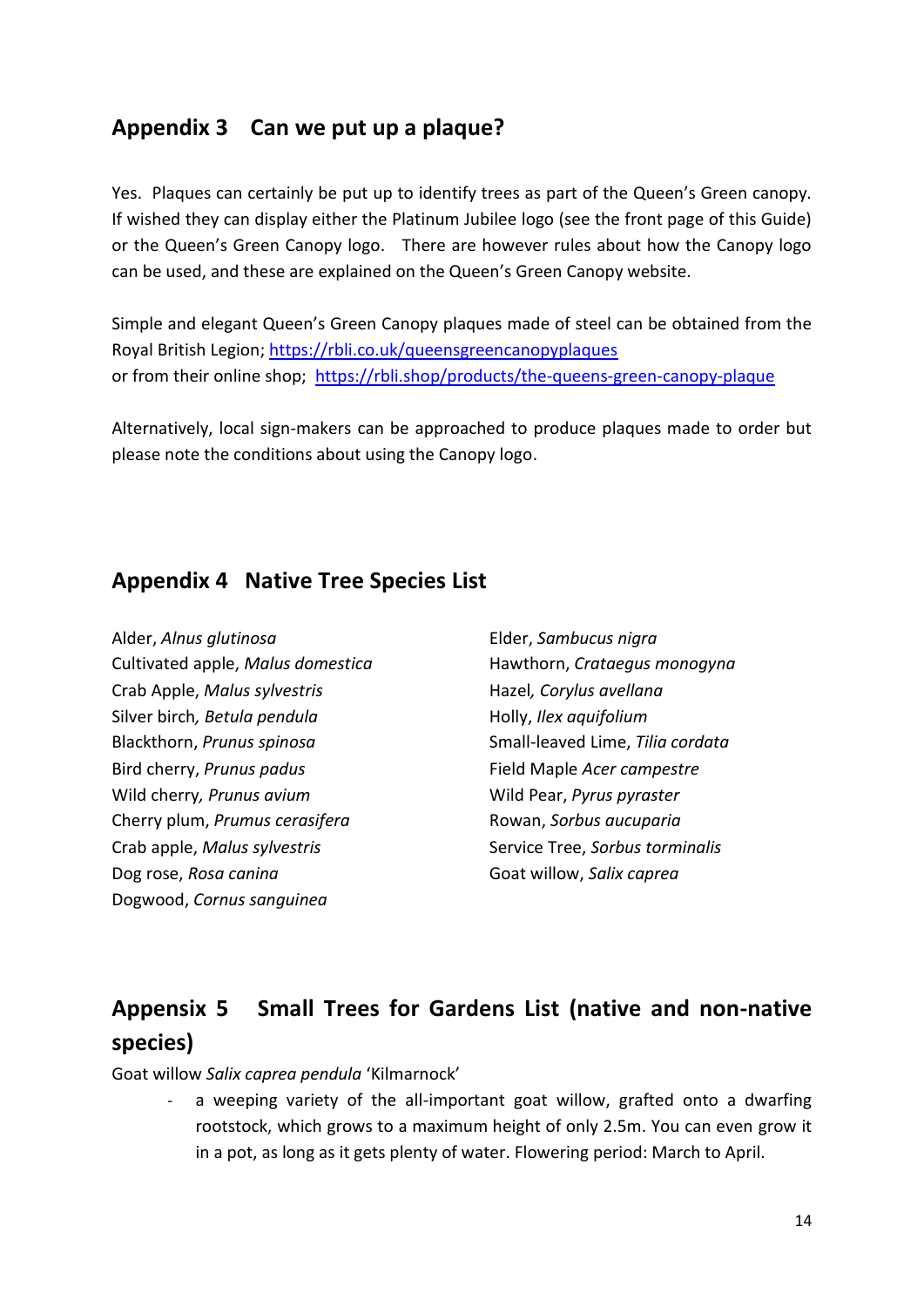Judas tree, *Cercis canadensis*

- Flowering period March to April
- Juneberry, Service berry (*Amelanchier)*
	- There are many species and varieties to suit almost all gardens. Eg. *Amelanchier* '*Ballerina'*, A. '*Lamarckii'* and A. '*Obelisk'*. Flowering period: March to April •

Apple (*Malus*)

- There are many varieties to suit almost all gardens. Eg *Malus 'Evereste'*, M. '*Pink Glow'*, *M. 'Toringo'*, M*. 'Aros'*, and *M. 'Laura'* are popular. Flowering : April and May.
- Cherry (*Prunus)*
	- The best for bees are the single, or semi-double forms; avoid double flowering varieties as the bees won't be able to get at the nectar. Eg *Prunus 'Accolade'*, P. '*Kanzan'*, P. '*Amanogawa'* and P*. 'Ruby'*. Flowering period: April to May

Rowan (*Sorbus aucuparia*) eg. Sorbus 'Chinese Lace' and S. 'Autumn Spire'.

- Flowering period: May
- Strawberry tree (*Arbutus unedo*)
	- Flowering period: September December

Your Hedgerow: Providing for wildlife all year round These species were specifically chosen for an area in Oxfordshire to provide interest for people and wildlife all through<br>the year. Please note that there are also other hedgerow plants out there that may be more suitable